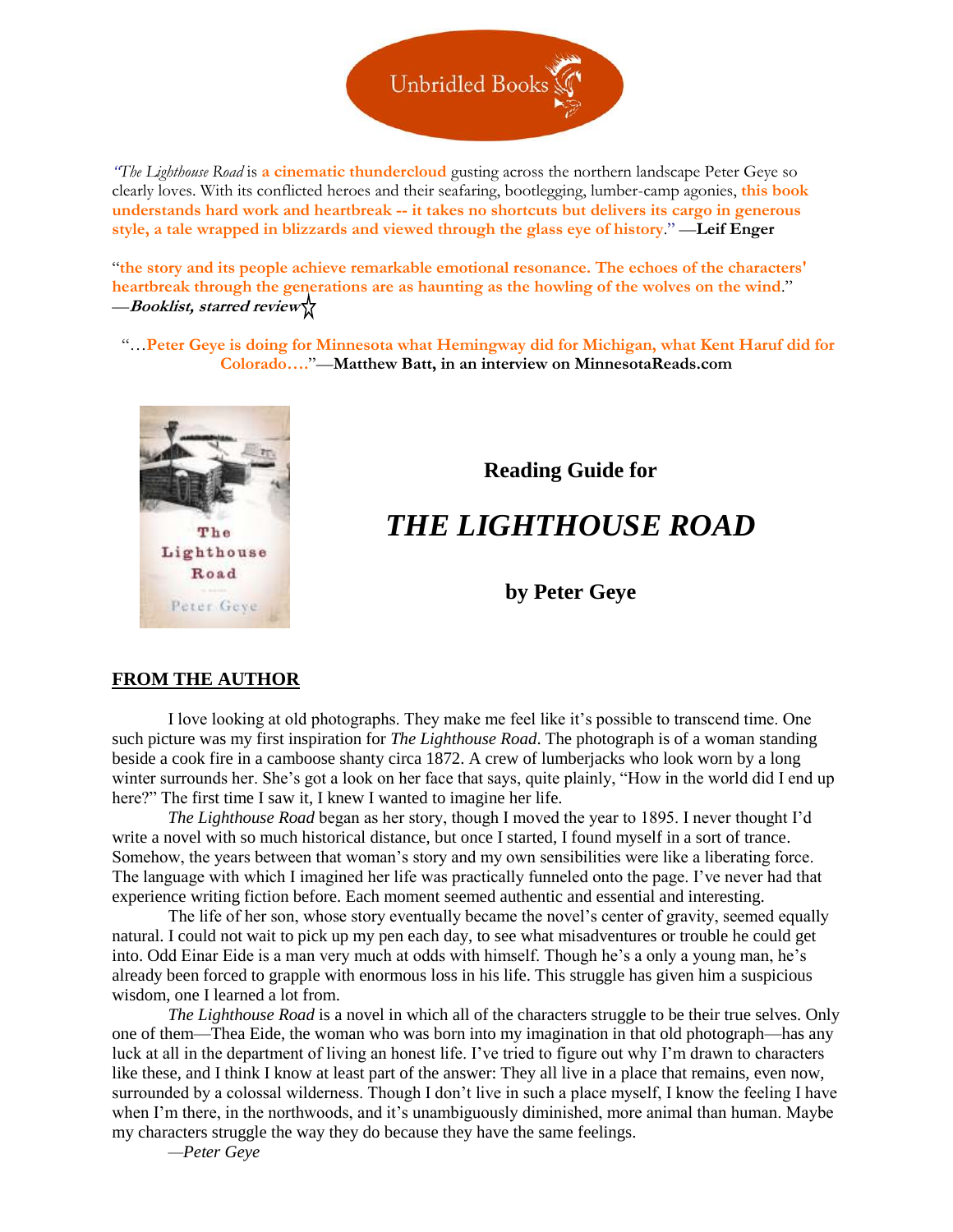# **DISCUSSION QUESTIONS**

- 1. Are Odd, Rebecca, and Hosea a family?
- 2. What role do place and landscape play in this novel? Could this story have taken place anywhere else? Why or why not?
- 3. Is the real wilderness here exterior—what is outside—or interior to the characters, or both?
- 4. What role does weather play?
- 5. Discuss Odd's glass eye. What do you think the author wants us to take from his visual experience?
- 6. Can these characters overcome their pasts?
- 7. This is in part an immigrant story. But many people are starting over in this novel, not only those who travel from other countries. Discuss.
- 8. Why do you think the author chose the names for his characters that he has chosen?
- 9. How important to the book is communication?
- 10. What do you think the ending signifies?
- 11. The women in this novel have very different lives, in part because of where they live. Discuss.
- 12. How does a town caught between wilderness and wild water develop? How do its inhabitants?

*In a fun development, the following questions were contributed by book blogger, Serena Agusto-Cox of Savvy Verse & Wit (http://savvyverseandwit.com)*

- 13. What is the significance of Lighthouse Road?
- 14. How are Odd and Hosea similar by the end of the book and why?
- 15. By the end of the book, had Rebekah and Odd grown or evolved?

# **ABOUT THE AUTHOR**

**Peter Geye** received his MFA from the University of New Orleans and his PhD from Western Michigan University, where he was editor of *Third Coast*. He was born and raised in Minneapolis and continues to live there with his wife and three children. He is the author of the award winning novel, *Safe from the Sea*. His website is petergeye.com.



Photo by Matt and Jenae Batt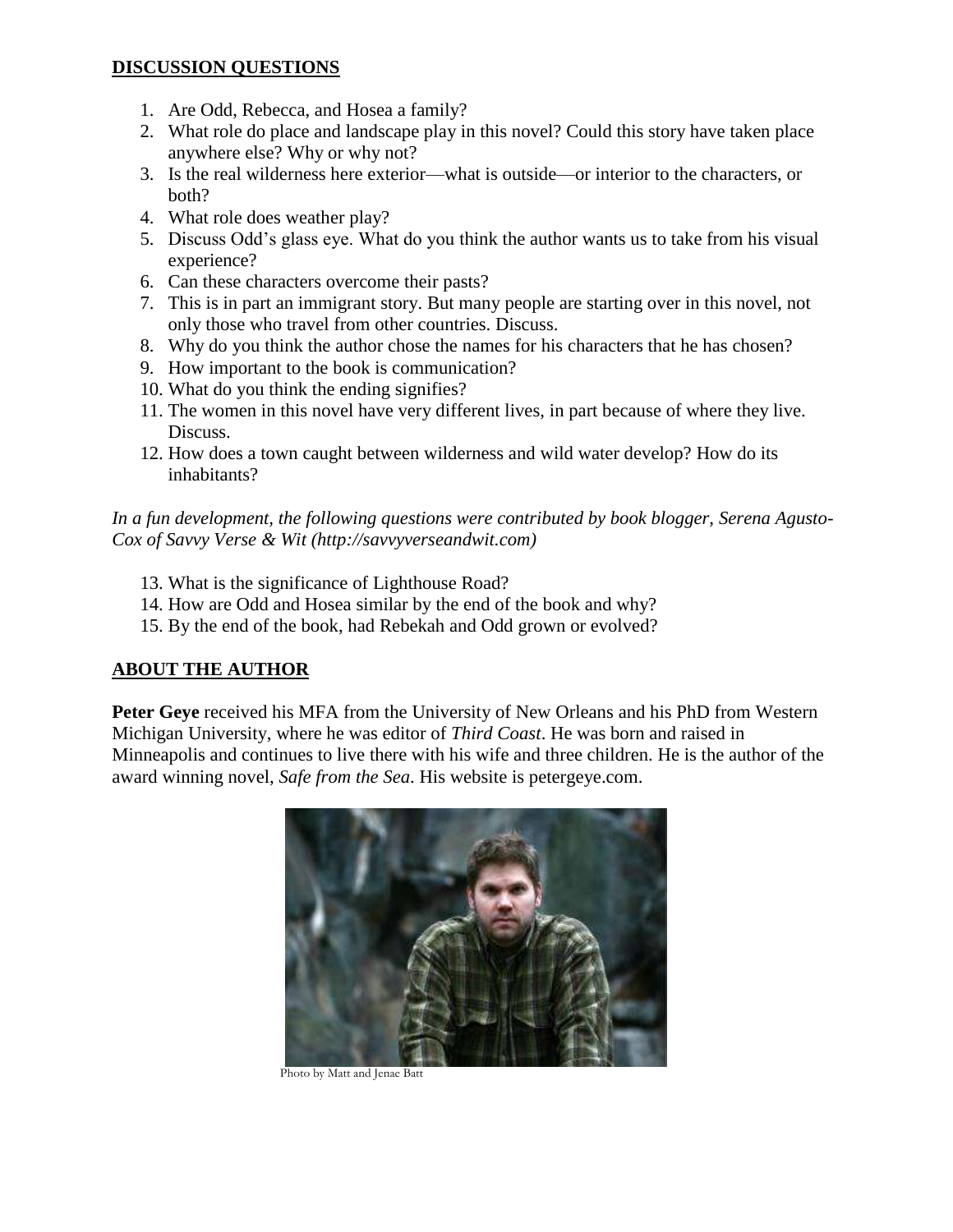# **1. Setting and location are critical to your books, in the same way the West or the South are to writers in those regions. What about the North Shore makes it a great setting?**

For many years, before I started writing about the North Shore, I spent time wondering how it had been neglected as a literary locale. Certainly people had written about it, but not in the way I wanted them to. Which is to say, not in the same way that William Gay wrote about Tennessee or Tom Franklin writes about Mississippi. Not in the way that Alyson Hagy or Annie Proulx write about Wyoming, or Kent Haruf writes about Colorado. Because I couldn't find the stories I wanted, I guess I decided to write them.

The North Shore is a place defined for me by its seasons, its weather, its few people. On one side of the road, the world's greatest lake shimmers or boils. On the other side of the road, one of America's great wilderness areas goes on and on forever. It takes a special sort of person to want to inhabit that strip of civilization. In its long and colorful history, many such people have come and gone. Also, and simply, it's a beautiful place.

But perhaps most importantly, it's a place that evokes strong feelings. Maybe this is because of some of the things I've mentioned, but it's certainly not limited to that. There's a magnetic and hypnotizing power to the region. It's that power I'm trying to capture more than anything else.

# **2. Your stories are set in a particular region but aren't regional. What do you think makes the difference between a regional book and one with broader readership and reach?**

I think I'm being honest when I say that all I've ever wanted to do is write stories that entertain and evoke strong emotions. On the other hand, I've been very conscious about writing North Shore books. How these two ideas get reconciled is perhaps beyond my capacity to explain. Or even understand.

Though I certainly understand why Faulkner is a southern writer, I understand equally why he's an American writer. Same goes for Wallace Stegner and Jeffrey Lent and Louise Erdrich. The list just goes on and on. What those writers have in common, and certainly what I aspire to, is the ability to tell their stories through a regional lens. But of course they're also telling stories that anyone would want to read. Stories that anyone might empathize with. Their characters aren't Californians or New Englanders or Southerners even if they are. They're *human*. Their stories resonate and last because they inspire the reader to identify with the drama. In other words, it's the reader who makes the story universal, not the writer.

The human heart being in conflict with itself (to paraphrase Faulkner) is not a regional crisis. It could never be, even if it inevitably is.

## **3. Where did you get the idea for this story?**

I've been lugging the idea of this book around for a long time. I have notes on it that date to 2006 and the reality is that Thea Eide, one of two protagonists in the story, has been a character I've wanted to write for much, much longer than that.

I first conceived of her on the basis of a photograph in a book of old Great Lakes photographs. In the picture, a young woman stands next to a cook fire in a camboose shanty, circa the late 1800s. The expression on her face is profoundly revealing. She's worried and sad and lonely. She's alone in a world of rough men, in a rough place, in a rough era. And I love her.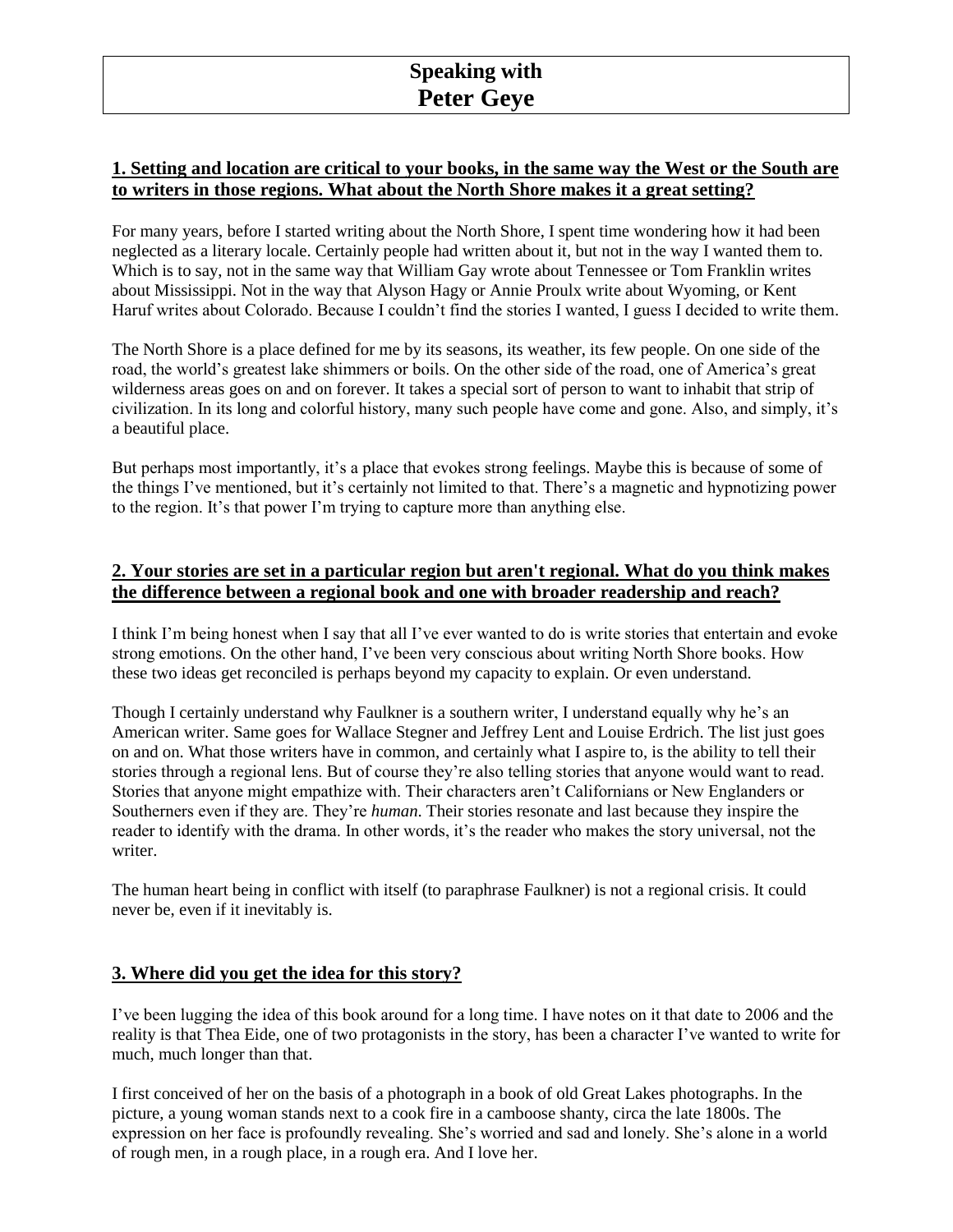I spent years thinking about her, about what her life would be like, about what her hopes and aspirations would be. The character of Thea Eide is what I came up with after all that imagining.

## **4. Your books deal with family divisions and restructuring. What as a writer compels you more, the way people pull away from each other, or how they reconnect?**

What a beautiful question. I think the short answer is that you can't have one without the other. In the same way that happiness depends on sadness, and vice versa, the family drama depends on both coming and going, and the attendant joys and sorrows of that movement. This is as true in fiction as it is in real life.

But I think that there's more drama in the reconciliation. At least I hope there is. It's easy to walk away, and so much more difficult to come back. To face the past, to come to terms with whatever it was that drove the characters apart in the first place.

It seems to me that the family drama begins with the leaving but is more greatly amplified in the reunion. If I think about my own life, of the mistakes I've made and the corrections I've made, it would most often have been easier to walk away. But because I haven't, my relationships are fuller and more meaningful for the reconciliation. This is true with my parents, my wife, my kids. I guess I've adopted the same attitude in my fiction.

## **5. Your novels both are about childbirth in some respect. Why?**

For a long time now, the central preoccupation in my life has been of children. For perhaps five years my wife and I struggled to have children. It was a terrible thing to witness at such close range, my wife's sadness. My own helplessness. We spent years at the mercy of treatments and the hold those treatments had on our entire life. There were many times that I couldn't see the end, which is a scary thing.

But then we had kids, three of them, and the despair of not being able to have kids became the despair of dirty diapers and sleepless nights. And where I couldn't see the end before, now the end looked entirely different. It looks different all the time. This is wonderful, and I'm thankful for it, but also somewhat terrified of how many different ways there are to screw it up. All of this is merely to reiterate what I said at the outset of answering this question: children have been my central preoccupations for a long, long time. It seems only natural that I'd explore some of those anxieties in my fiction.

I also have a strong sentiment that the family drama is the most interesting vehicle for a storyteller. If you're going to write a family drama, you'd better be as ready to think about childbirth and all its consequences and rewards as you ought think of death.

#### **6. What research did writing this book require?**

When I wrote *Safe from the Sea*, I spent months learning about the history of the ore industry on the Great Lakes. Literally months. I learned about it the way I learned about geometry in high school: as a subject unto itself. (For the record, I did better with Great Lakes shipping than I ever did with geometry). With *The Lighthouse Road,* I had to familiarize myself with several subjects, but on a smaller scale.

Immigration, the old logging camps, the commercial fishery on Lake Superior, bootlegging, boatbuilding, law and order in a frontier town, the habits of bears, medical practices from a hundred years ago, beaver trapping, wolves, sled dogs, glass eyes…all of these subjects feature in *The Lighthouse Road*. But none of them feature in the same way that the ore boat does in *Safe from the Sea*.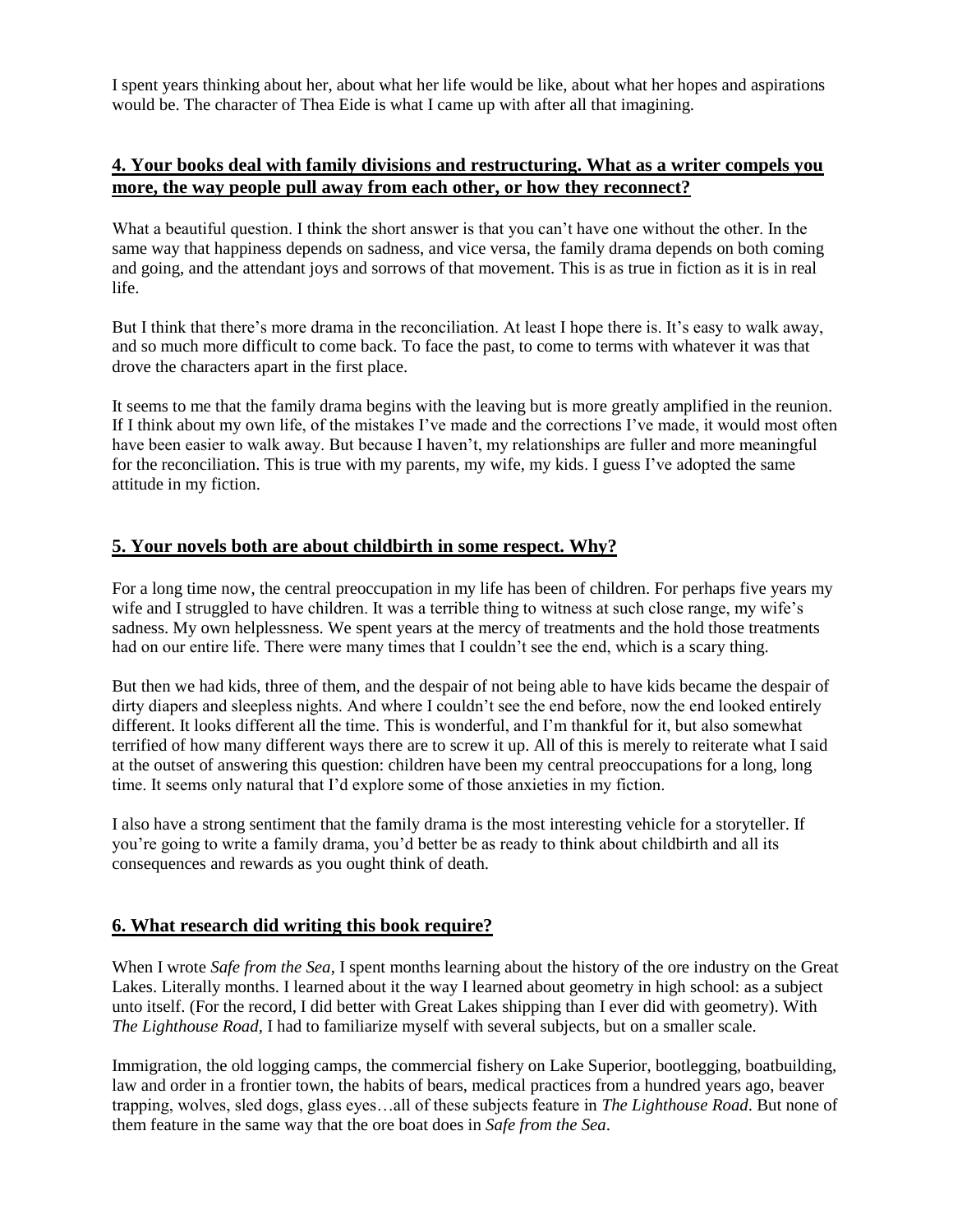So my research was conducted on a smaller scale and more piecemeal. I relied on a couple of very good books on logging and boat building. I have a writer friend who raises and runs sled dogs in northern Minnesota, and he helped me get that part right. My wife, who is a lawyer, helped me to handle the criminal aspect of the book. I read old medical texts to handle the different surgeries and procedures that my characters undergo. I've long been fascinated by the wolves in northern Minnesota, and so relied on some old learning for those things.

All of this makes it sound like a book of nonfiction, which it is decidedly not. I hope I've melded the family drama with all of these smaller subjects to create a world that is at once interesting and organic to the time and landscape. But it's the people and their emotions that drive the book.

# **7. You're a stay-at-home Dad to three young children. When do you write?**

I always feel like I'm complaining when I answer this question, which I don't mean to do. The honest answer is that it's very difficult to find enough time to write. Between taking care of the kids, being a good and decent husband, mowing the lawn, shoveling the walk, and trying to find time to unwind myself, there aren't a lot of hours left in the week. Especially for someone like me, who could write ten hours a day every day if given the chance.

I write four days a week, usually in five-hour chunks, Friday through Monday. When I'm just starting or just finishing (or am otherwise especially inspired) I'll also work on weeknights or at naptime. That's my official schedule.

But in another way, I'm kind of constantly writing. I've learned to concentrate in the damndest places. I write in the grocery store, where I always seem to be. I write while driving. I write while I'm falling asleep. While I'm watching the kids at soccer or swimming lessons. And I don't mean I *figuratively* write in these places. I *literally* write, in my notebooks, in these places.

It's not ideal, but it's how my life has evolved and it's the best I can do at this stage of it.

## **8. What inspires you as a writer?**

In no particular order: my wife, my kids, the weather, the wilderness, sadness, joy, my father, my brother and sisters, travel, photographs, sex, longing, books, movies, animals, the past, the future, memories, music, friendship, hate, love, readers, water, death, ski jumping, the early morning, fear.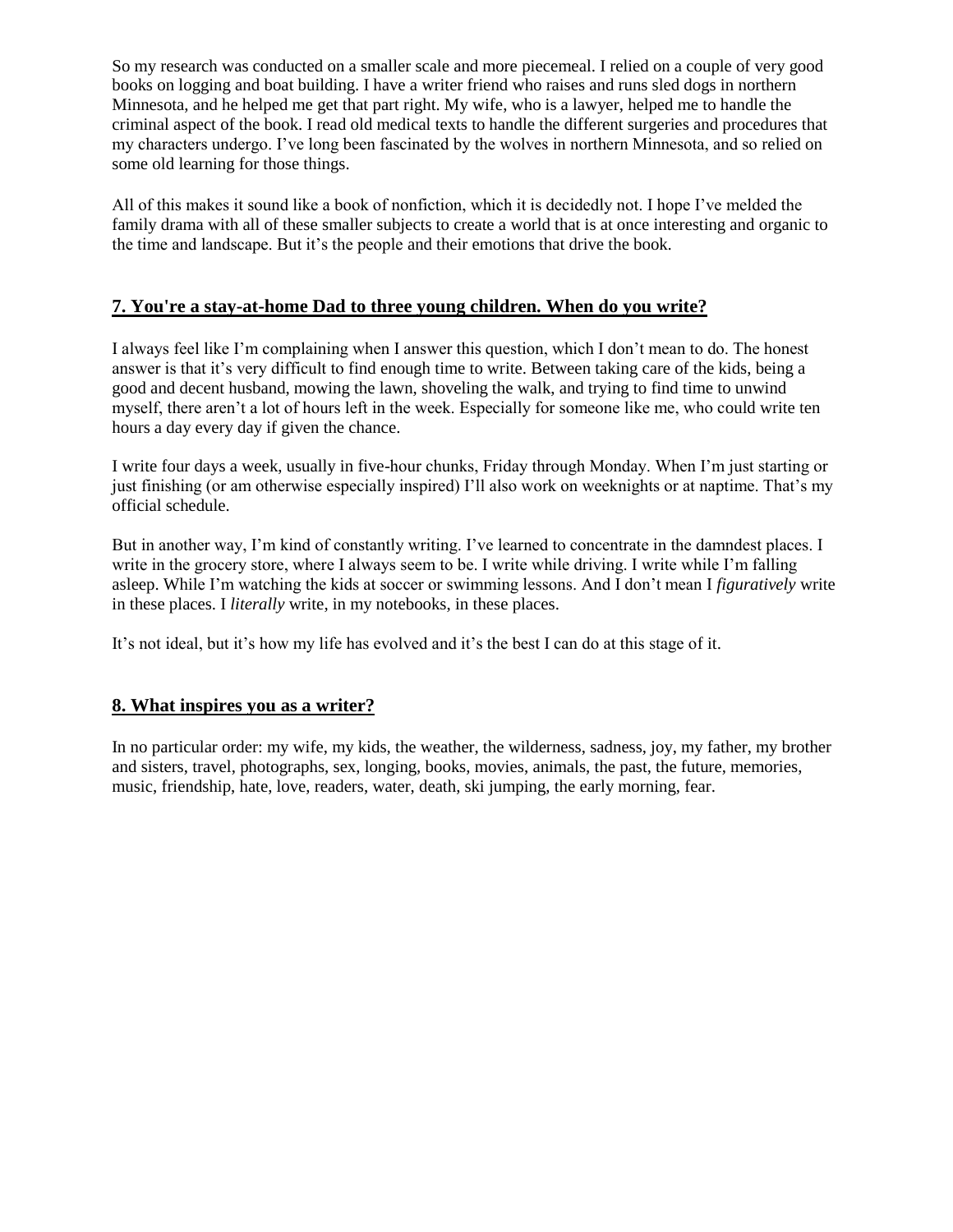# **SELECTED HONORS AND KUDOS**

# **for THE LIGHTHOUSE ROAD**

## **AN INDIE NEXT PICK FOR OCTOBER 2012 A Pulpwood Queen Bonus Book Club Selection A MIDWEST CONNECTIONS PICK FOR OCTOBER 2012**

"a **richly nuanced** collage that keeps readers guessing....**a page-turner**...."—**The Minneapolis Star Tribune**

"…**engaging**….**As with Annie Proulx's The Shipping News, readers will feel as if they are experiencing the nature that Geye paints for them first-hand**."—**BookPage**

"A **beautifully written, stunning novel of self-preservation, secrets, and the ache for love.** Geye's work is unforgettable and will be read for generations to come."—**BethFish Reads**

"**Geye has hit another one out of the park** with *[The Lighthouse Road](http://www.amazon.com/gp/product/1609530845/ref=as_li_ss_tl?ie=UTF8&camp=1789&creative=390957&creativeASIN=1609530845&linkCode=as2&tag=savewi-20)*."—**Savvy Verse & Wit**

"In one of the novel's important threads, Odd painstakingly crafts his own boat, built on an 18-foot onepiece keel, carved from a white pine log. "The thought of his own life at the mercy of his workmanship filled him with doubt." But everyone who sees the finished boat marvels at the simple beauty of what Odd has made. Anyone who reads Geye's novel is likely to have the same reaction to it."—**The Milwaukee Journal-Sentinel**

"With spare realism, Geye puts **a fresh spin on a familiar tale**, rendering a powerful portrayal of family bonds in an era long past. **Highly recommended**."—**Library Journal**

"…a novel rich in character A fine historical novel set on the rugged shores of Lake Superior, featuring the tough, self-sufficient lot of Scandinavian immigrants who called it home." —**Shelf Awareness, starred review**

"smart, elegantly written"—**ForeWord Reviews**

"Tangled relationships and the search for love, even when that love is unwise, are the heart of Minnesotan Peter Geye's "The Lighthouse Road"…**one of this season's most anticipated novels….the story's conclusion is exactly right,** binding together its universal themes of loss healed by love for a child, betrayal and revenge."—**The Pioneer Press**

"**A treasure.** A story of love and loss and courage set in the wilds of northern Minnesota, spanning the decades from the end of the 19<sup>th</sup> century to the early 1920s….will resonate long after you turn the last page."—**Hudson Valley News**

"This is **a beautifully written book, richly detailed, stark and tragic, but with glimmers of hopefu**lness."—**Historical Novels Review**

"One of those rare species of modest books that **feels like an epic while it's being rea**d."—**Fiction Writers Review**